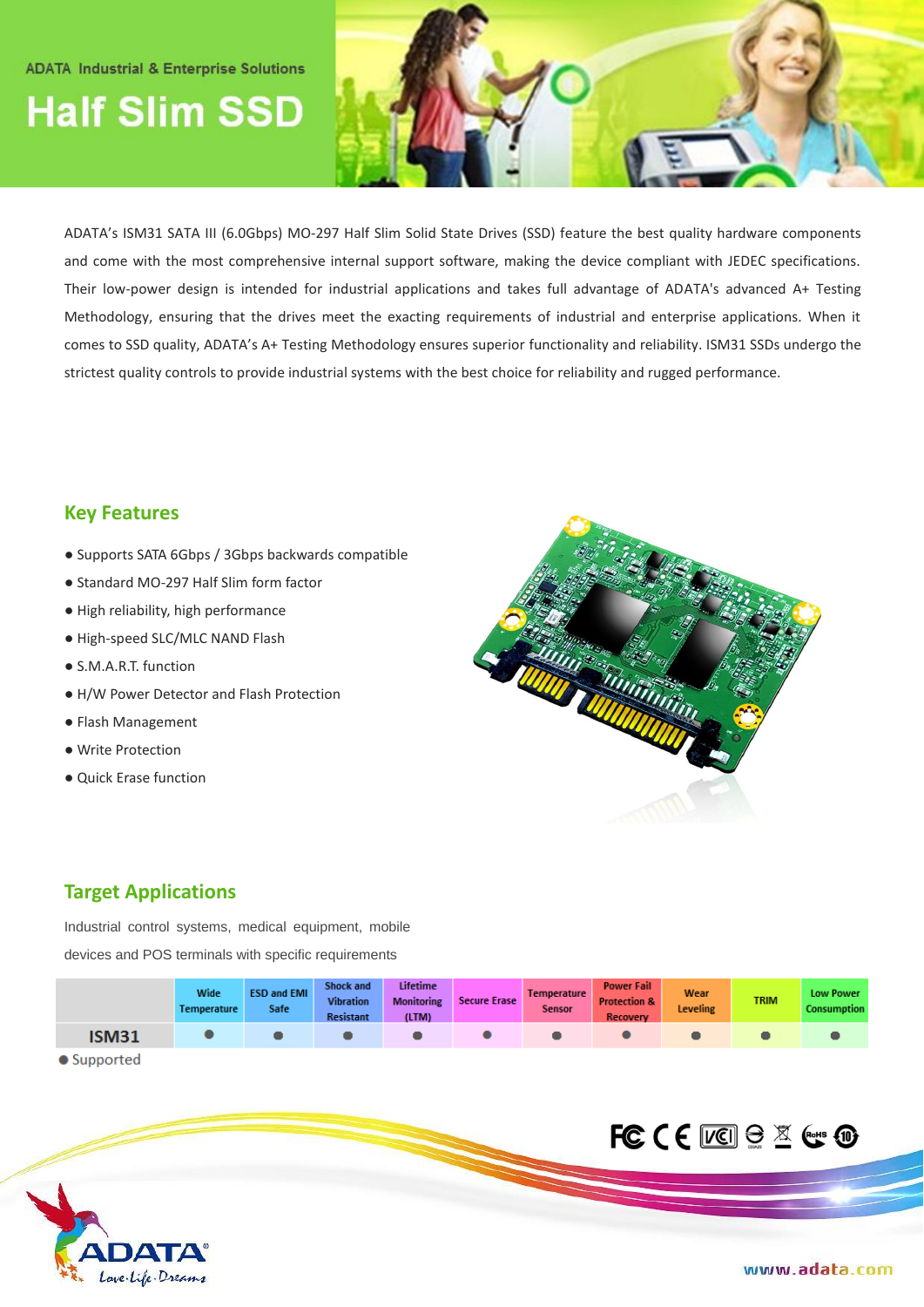#### **ADATA Industrial & Enterprise Solutions**

## **Half Slim SSD**



### **Specifications**

| <b>Model</b>                       | <b>ISM31</b>                                        |  |  |  |
|------------------------------------|-----------------------------------------------------|--|--|--|
| Interface                          | <b>SATA 22PIN</b>                                   |  |  |  |
| <b>Flash Type</b>                  | <b>MLC</b>                                          |  |  |  |
| <b>Operating Voltage</b>           | 5V                                                  |  |  |  |
| Capacity                           | 16GB-64GB                                           |  |  |  |
| <b>Sequential Read (max. est.)</b> | Up to 475MB/s                                       |  |  |  |
| Sequential Write (max. est.)       | Up to 90MB/s                                        |  |  |  |
| <b>Data Transfer Mode</b>          | SATA III 6.0Gbps                                    |  |  |  |
|                                    | Commercial: 0 <sup>o</sup> C to 70 <sup>o</sup> C   |  |  |  |
| <b>Operating Temperature</b>       | Industrial: -40 <sup>o</sup> C to 85 <sup>o</sup> C |  |  |  |
| <b>Operating Humidity</b>          | 5%~95% RH non-condensing                            |  |  |  |
| <b>Power Consumption (max.)</b>    | 2W                                                  |  |  |  |
| MTBF (est.)                        | >1,000,000hours                                     |  |  |  |
| <b>Vibration Resistance</b>        | 20G (80~2000Hz)                                     |  |  |  |
| <b>Shock Resistance</b>            | 1500G/0.5ms, Half Sine Wave                         |  |  |  |
| Dimensions (L x W x H)             | 54 x 39 x 4mm                                       |  |  |  |
| <b>S.M.A.R.T.</b>                  | Supported                                           |  |  |  |

### **Dimensions**





www.adata.com